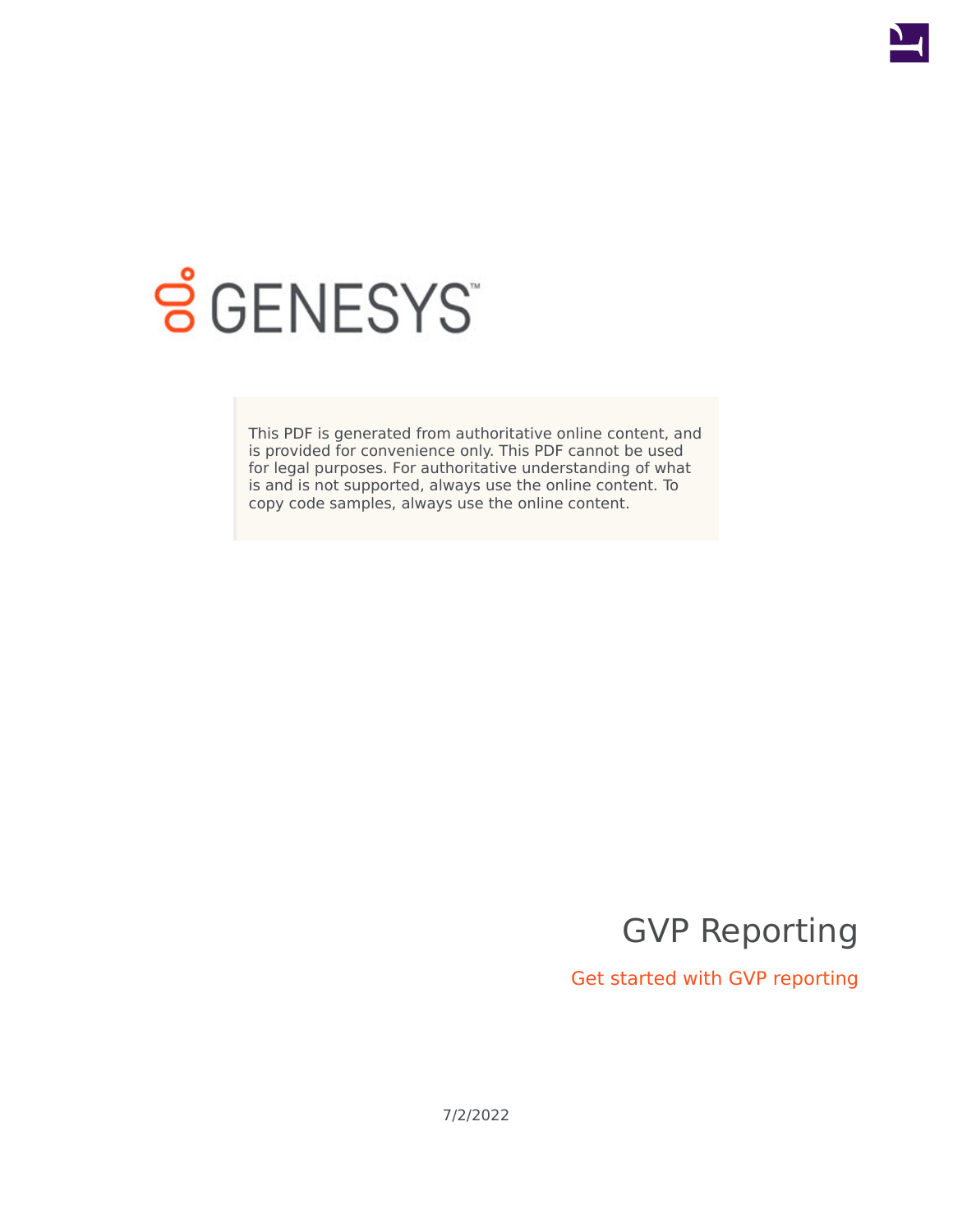•

• Supervisor

Learn how to get started with Genesys Voice Platform (GVP) reports.

#### **Related documentation:**

## Contents

- 1 [Access the application](#page-3-0)
- 2 [How to choose a GVP report](#page-4-0)
- 3 [How to design a GVP report](#page-5-0)
	- 3.1 [Mine the data easily with filters](#page-5-1)
- 4 [How to generate a GVP report](#page-6-0)
- 5 [How to read a GVP report](#page-7-0)
- 6 [GVP Report display controls](#page-7-1)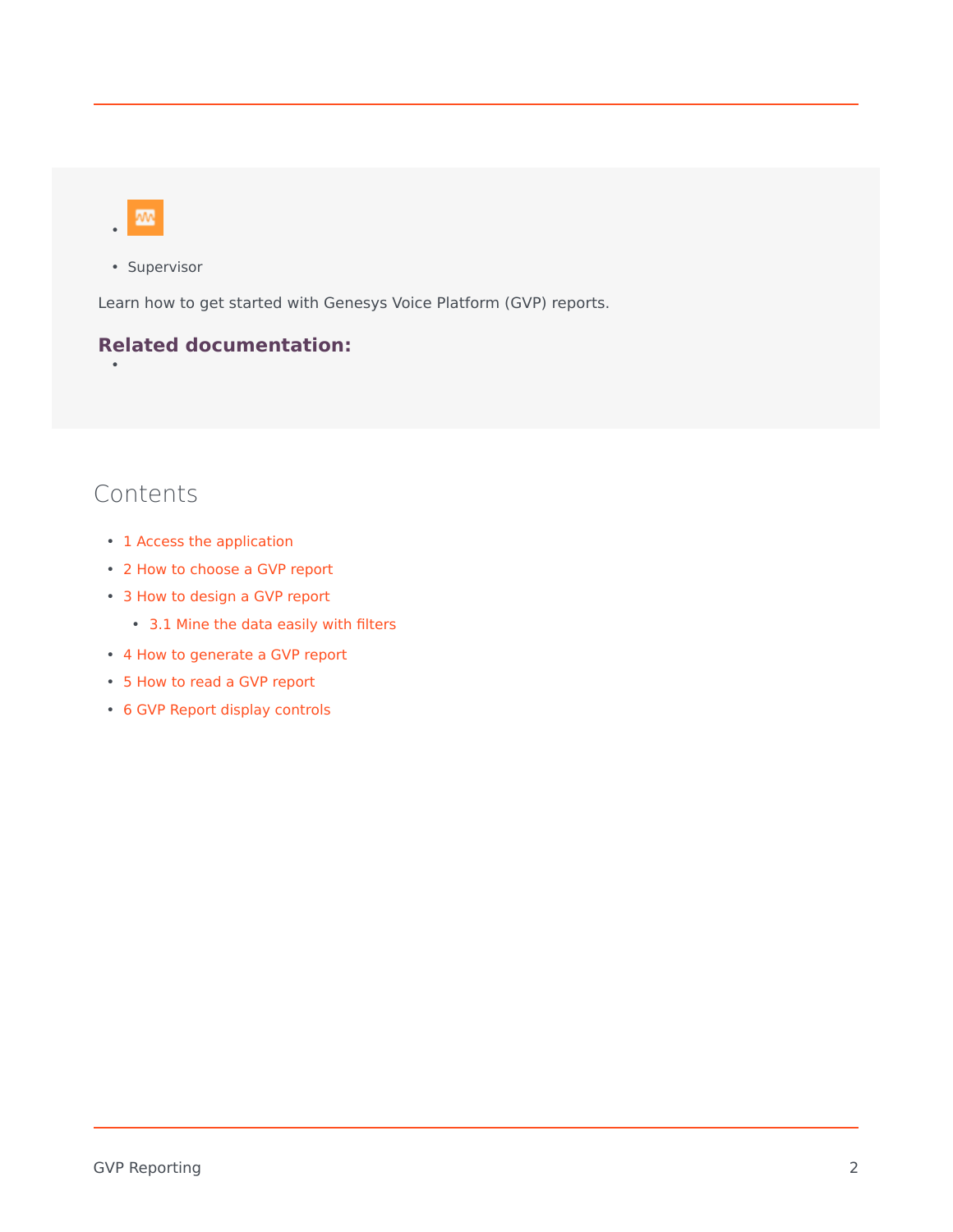Genesys Voice Platform has many moving parts—individual components that perform different tasks during a call. GVP reports give you a diagnostic look at your contact center's performance, by monitoring how the components perform—by themselves and with each other. The goal is to improve your contact center's efficiency.

With Genesys Voice Platform reports you can:

- Browse the Call Detail Records (CDRs) of in-progress and completed calls, filtering for the different components that process them. You can observe how each component is performing.
- Gather statistics on events such as call arrivals, call durations, and peak call volume— then sort or filter by IVR Profile, or by GVP component.
- Observe the success and failure rates for calls, and the IVR Actions that handle them.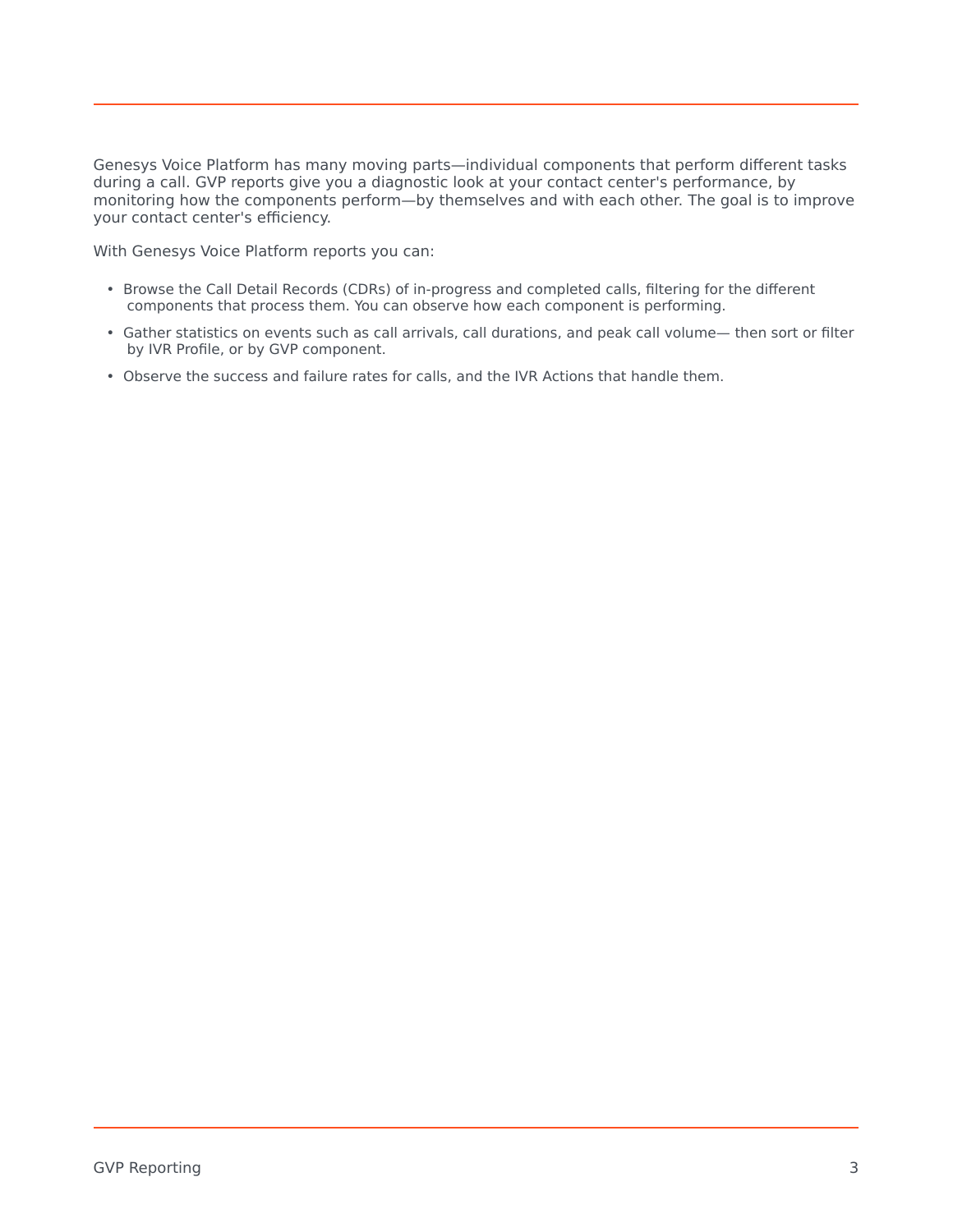# <span id="page-3-0"></span>Access the application

#### $$GENESYS$

All Apps User Administration Support User, welcome to your Genesys Portal Agent Desktop Platform Administration Workforce Management Workforce Administration **Pulse Reporting** Callback Reporting GCXI Reporting Administration Recording Designer **GCXI** Agent Setup CX Contact Data Download Reporting Reporting Administration **IVR Administration** Outbound Outbound Administration

Once your Genesys Multicloud CX environment is up and running and you've checked that you meet the necessary requirements, log in to your Genesys Portal to access IVR Administration. Click the IVR Administration icon and enter your username and password.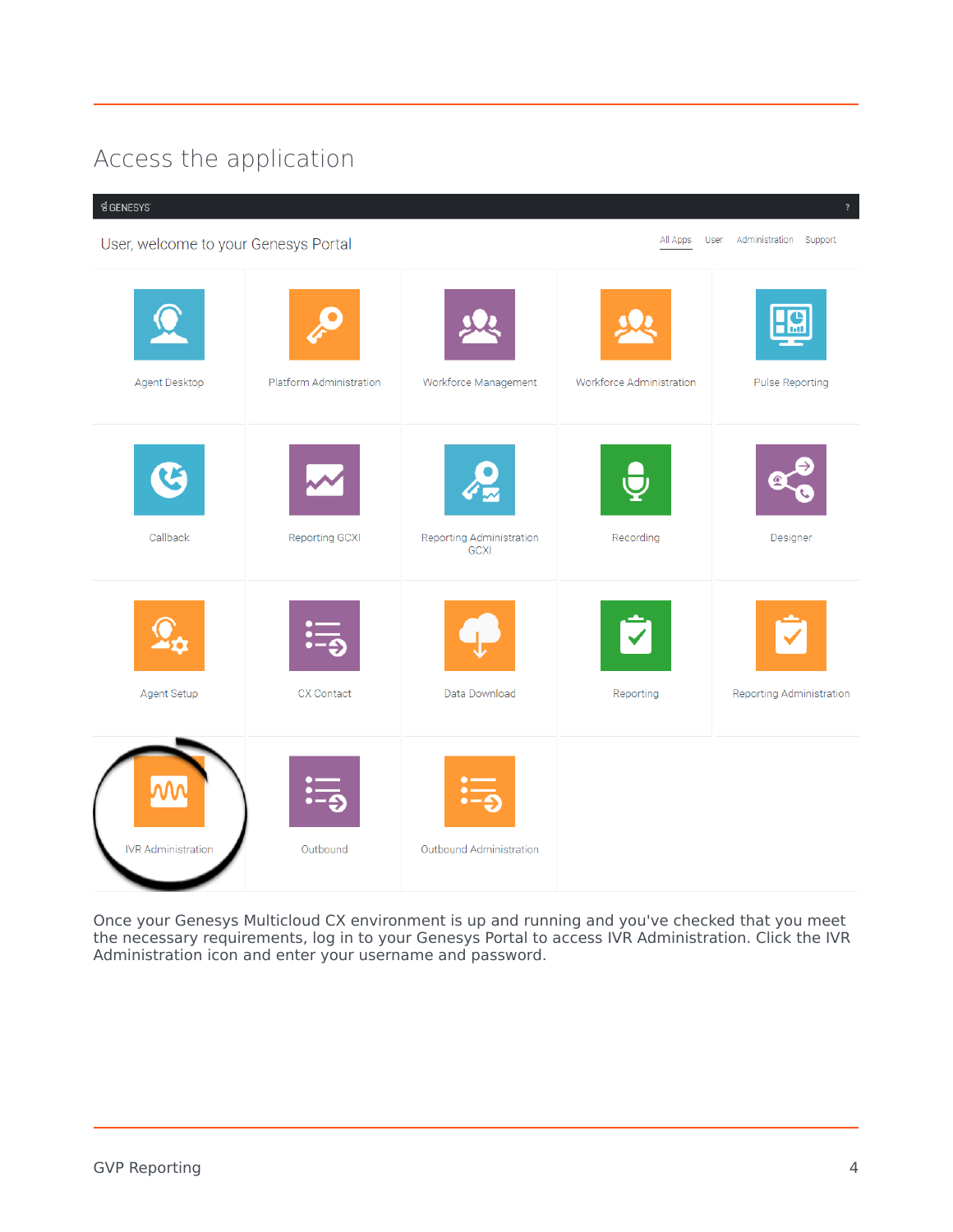## <span id="page-4-0"></span>How to choose a GVP report

| Administration<br>Reports |  |
|---------------------------|--|
| <b>Call Browser</b>       |  |
| Dashboard                 |  |
| <b>Operational Report</b> |  |
| <b>VAR Report</b>         |  |

- 1. On the Genesys Portal, click the **IVR Administration** icon.
- 2. If prompted, enter your user name and password.
- 3. The Configuration Manager page appears. Select a report type from the **Reports** drop-down menu.

When you first open a report, it contains no data. Use the filters dialog box on the left side of your browser window to decide what information to include. Then, generate the report.

Each report offers multiple report types, with different characteristics such as multiple data sets and access to the data for multiple Genesys components. You can design a filter to display only the data that you want to see. That kind of control is huge when it's time to read a report!

You've selected a report type and displayed an empty table. Now you can fill it with the data that you need.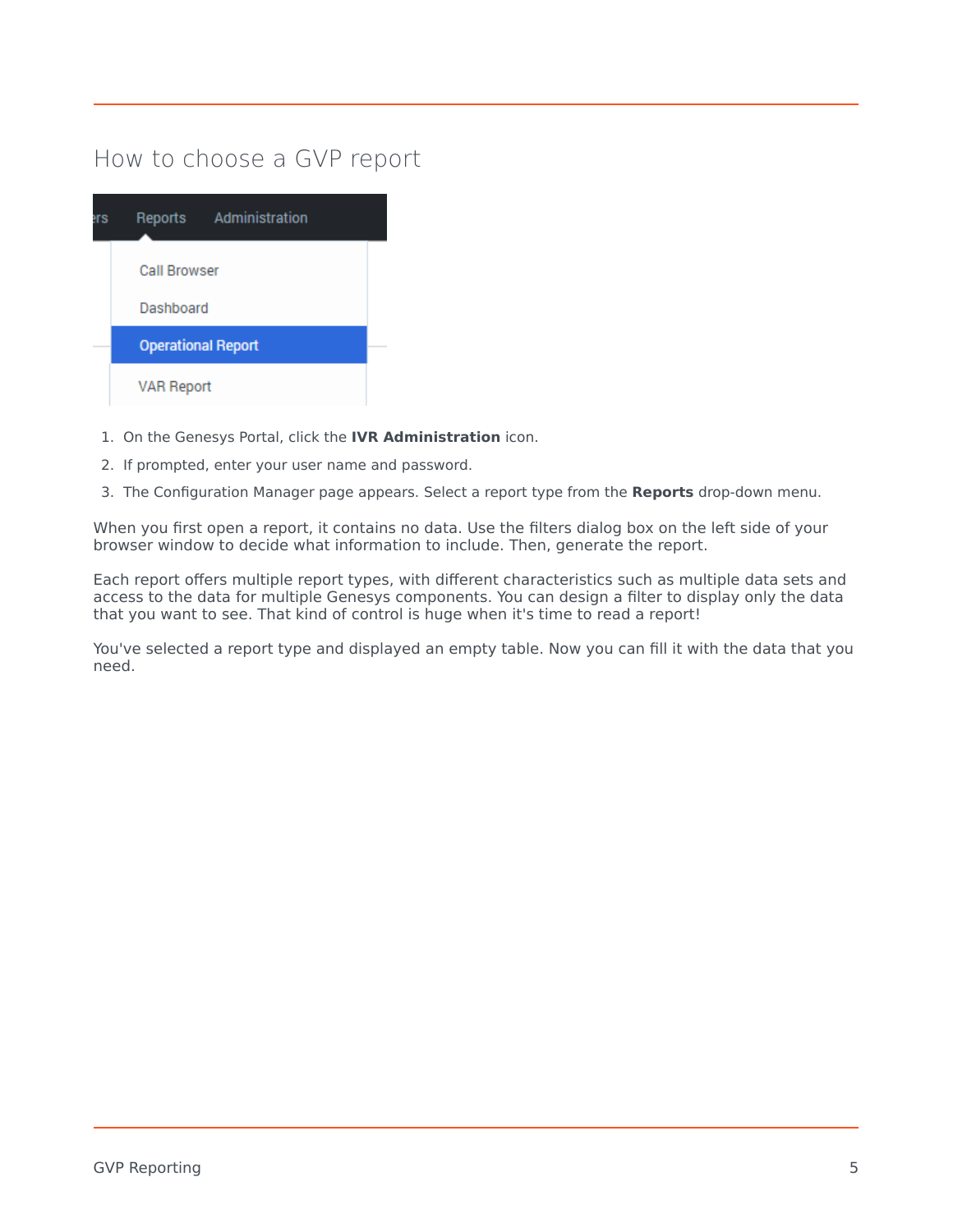## <span id="page-5-0"></span>How to design a GVP report

| <b>Operational Report</b>                                                              |          |
|----------------------------------------------------------------------------------------|----------|
|                                                                                        | Generate |
| Report Type *<br>$\bullet$ Call Arrivals<br><b>Call Peaks</b><br><b>Call Durations</b> |          |
| From Date *                                                                            |          |
| □ 2015-09-01<br>×                                                                      |          |
| To Date *                                                                              |          |
| ■ 2015-09-30<br>×                                                                      |          |
| Granularity *                                                                          |          |
| Week                                                                                   |          |
| Session Type *                                                                         |          |
| Media Control Platform (MCP)                                                           |          |
| Media Control Platform (MCP) Components *                                              |          |
| MCP1                                                                                   |          |
| MCP <sub>2</sub>                                                                       |          |

GVP Reports can access a huge pool of data about calls. Use the report filter to find and focus on the specific data that will help you make informed decisions.

For example, the filter on the left will let you compare how well two different MCPs handled Call Arrivals for the month of September, broken down by the week.

#### <span id="page-5-1"></span>Mine the data easily with filters

Use the filters to design a report's output. These are your tools for mining the database. Click each link below to learn about the many ways that you can focus your chosen report type on the exact data that you seek:

- Call Browser Report filters
- Dashboard Report filters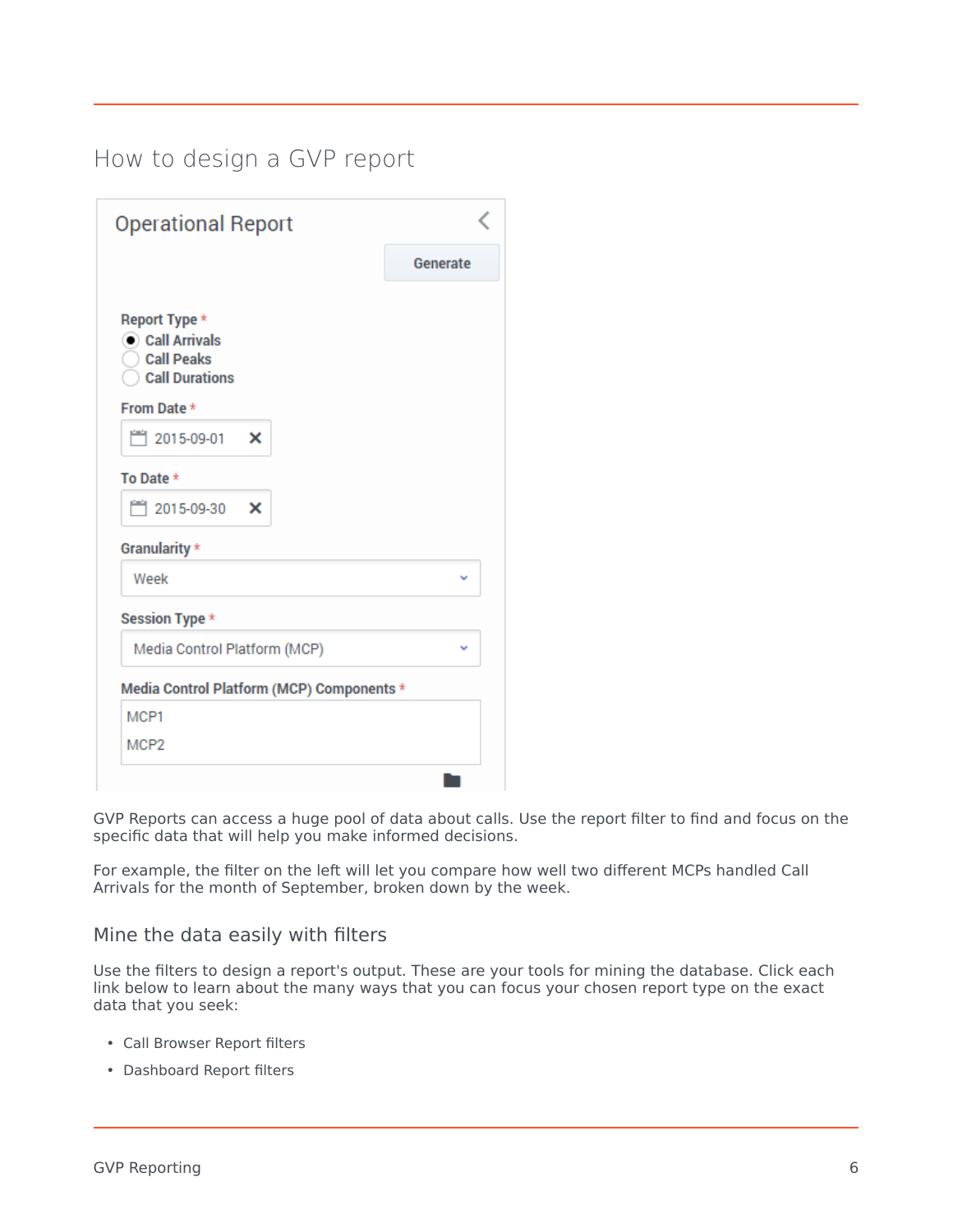- Operational Report filters
- VAR Report filters

**Note:** Some report types may not be part of your installation.

The Report filter control panel is on the left side of the page.

Look for these generic control buttons in the filters panel:

- **Collapse** or **Restore** the report filters panel.
- **Browse** a list for filter items that you can select, or **Clear** the current value.

#### How to generate a GVP report

<span id="page-6-0"></span>

Click **Generate** at the top (or the bottom) of any report filter dialog.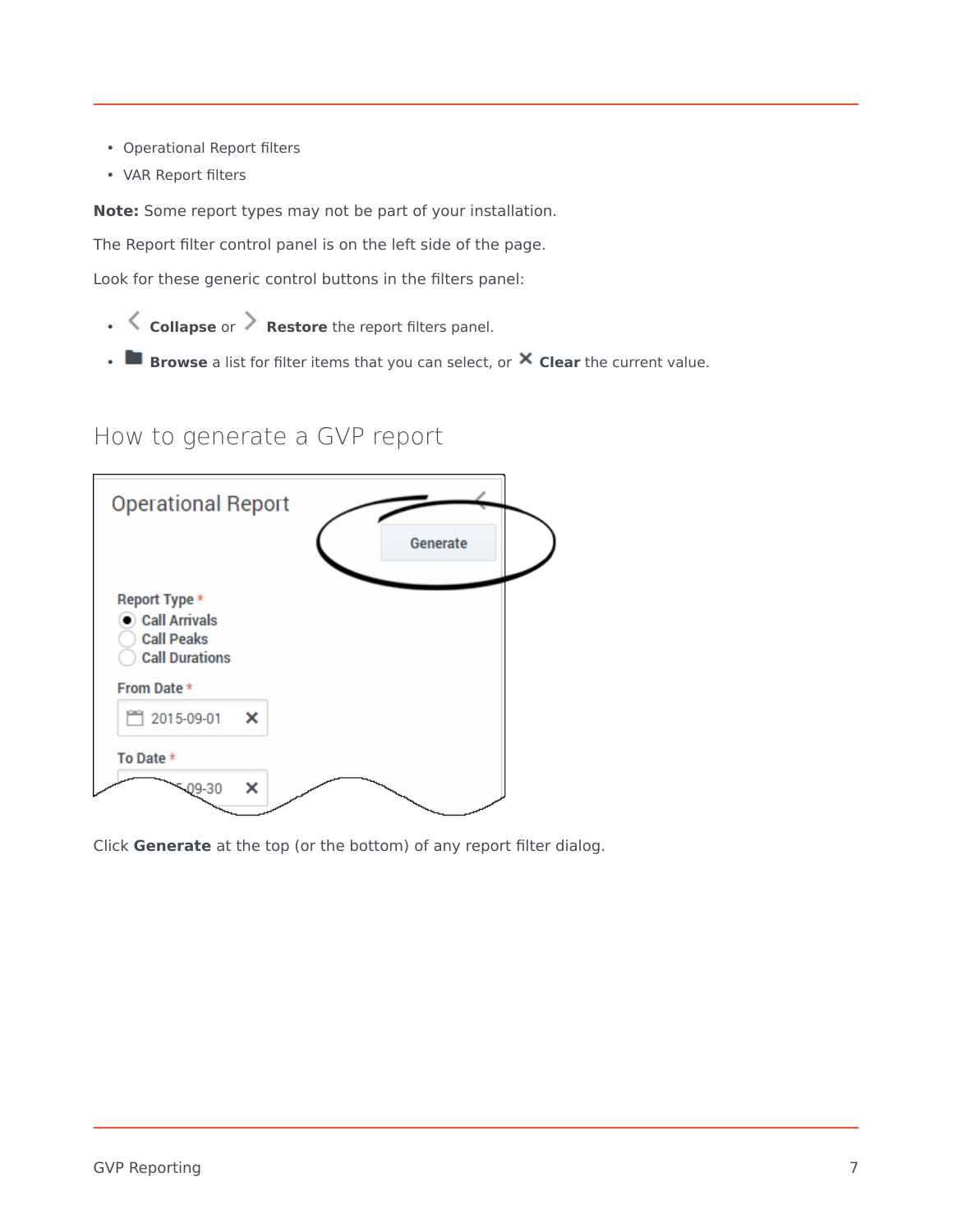## <span id="page-7-0"></span>How to read a GVP report

| <b>Call Browser</b>                                       |                              |                               | Generate  |                 |                |           |           |             |                |                      |                                      |
|-----------------------------------------------------------|------------------------------|-------------------------------|-----------|-----------------|----------------|-----------|-----------|-------------|----------------|----------------------|--------------------------------------|
| <b>Call Browser</b>                                       | V<br>Generate                | <b>Historical Call Browse</b> |           |                 |                |           |           |             | Q Quick Filter | Export               | > x<br>€<br>$\circ$<br>$\rm I\!I\!I$ |
| Call Status *                                             |                              | Start                         | Duration  | <b>GVP-GUID</b> | Session ID     | Call Type | Remote    | Local URI   | Call Disposi   | <b>Profile Usage</b> | <b>Tenant Usage</b>                  |
| In Progress<br>· Historical                               |                              | 2015-07-02 09:18:41           | 00:00.100 | 6E9F874A-8835-  | 6E9F874A-8835- | Inbound   | sip:5115. | sip:dialog  | Completed in . |                      |                                      |
| From Date<br>□ 2015-06-29 X                               | <b>From Time</b><br>00:00:00 | 2015-07-02 09:09:50           | 00:17.803 | 06D1828D-DDFB-  | 06D1828D-DDFB- | Inbound   | sip:5115. | sip:dialog  | Completed in . |                      |                                      |
| <b>To Date</b>                                            | To Time                      | 2015-07-02 09:10:47           | 00:59.094 | 0175A364-F982-  | 0175A364-F982- | Inbound   | sip:5115. | sip:dialog  | Completed in   |                      |                                      |
| □ 2015-07-06 X                                            | 00:00:00                     | 2015-07-02 10:15:54           | 00:04.430 | 6B693BB6-FA16-  | 6B693BB6-FA16- | Inbound   | sip:51    | sip:18005.  | Completed in   |                      |                                      |
| Component Type *                                          | $\mathbf{v}$                 | 2015-07-02 10:13:38           | 00:06.236 |                 |                | Inbound   | 5115.     | sip:dialog  | Completed in . |                      |                                      |
| Resource Manager (RM)<br>Resource Manager (RM) Components |                              | 2015-07-02 09:14:11           | 00:57     | dritt           | down           |           | sip:5115. | sip:dialog  | Completed in   |                      |                                      |
| No items                                                  |                              | 2015-07-02 09:15:10           | 00:38.913 | 173BE023-01C7-  | 173BE023-01C7- | Inbound   | sip:5115. | sip:dialog  | Completed in.  |                      |                                      |
|                                                           |                              | 2015-07-02 09:15:52           | 00:00.582 | 149A5649-ADFB-  | 149A5649-ADFB- | Inbound   | sip:5115  | sip:dialog  | Completed in . |                      |                                      |
|                                                           |                              | 2015-07-02 09:16:09           | 00:21.538 | DCACCBD0-7EB9.  | DCACCBD0-7EB9. | Inbound   | sip:5115  | sip:dialog  | Completed in . |                      |                                      |
| <b>IVR</b> Profiles                                       | ٠                            | 2015-07-02 09:18:38           | 00:00.295 | D7984C9A-1007-  | D7984C9A-1007- | Inbound   | sip:5115. | sip:dialog  | Completed in . |                      |                                      |
| No items                                                  |                              | 2015-07-02 09:10:09           | 00:12.626 | A66290A2-89D3-  | A66290A2-89D3- | Inbound   | sip:5115. | sip:dialog  | Completed in . |                      |                                      |
|                                                           |                              | 2015-07-02 09:18:44           | 00:00.160 | D9BFB844-846B-  | D9BFB844-846B- | Inbound   | sip:5115  | sip:dialog. | Completed in . |                      |                                      |
|                                                           |                              | 2015-07-02 09:18:49           | 00:00.106 | D3C2320A-2748-  | D3C2320A-2748- | Inbound   | sip:5115. | sip:dialog  | Completed in.  |                      |                                      |
|                                                           | ٠                            | 2015-07-02 09:19:20           | 00:00.241 | C97E2A3B-D0ED-  | C97E2A3B-D0ED- | Inbound   | sip:5115. | sip:dialog  | Completed in   |                      |                                      |

A report can contain many layers of useful data that stays out of your way—until you dig deeper for it. The report appears in **a table** that occupies the right-hand 3/4 of your browser window.

You clicked **Generate** to populate the table with the data types you selected in the filter dialog.

Now click **a row** to underline (select) it, then double-click to "drill down"—see more detail about that row in a new table to the right (and usually off the screen). You can continue to drill down, and generate new details in new tables, as long as you can select a line.

Click the **Export** button to save all generated (in other words, currently viewable) data to a file—including data that is off the screen but you could scroll to see.

### <span id="page-7-1"></span>GVP Report display controls

The controls listed below are for data table panels that appear to the right of the filter column. You don't need to know all of them, just the commands that will show you the most useful data. The controls listed below are for data table panels that appear to the right of the filter column. You don't need to know all of them, just the commands that will show you the most useful data.

| What it is | How to control it                                                                                                                                                                 |
|------------|-----------------------------------------------------------------------------------------------------------------------------------------------------------------------------------|
| Data row   | Click to drill down on the data row for more detail on that row alone. The details appear<br>in a new window to the right of the existing window, and the nature of those details |

#### **Report Data Display Controls**